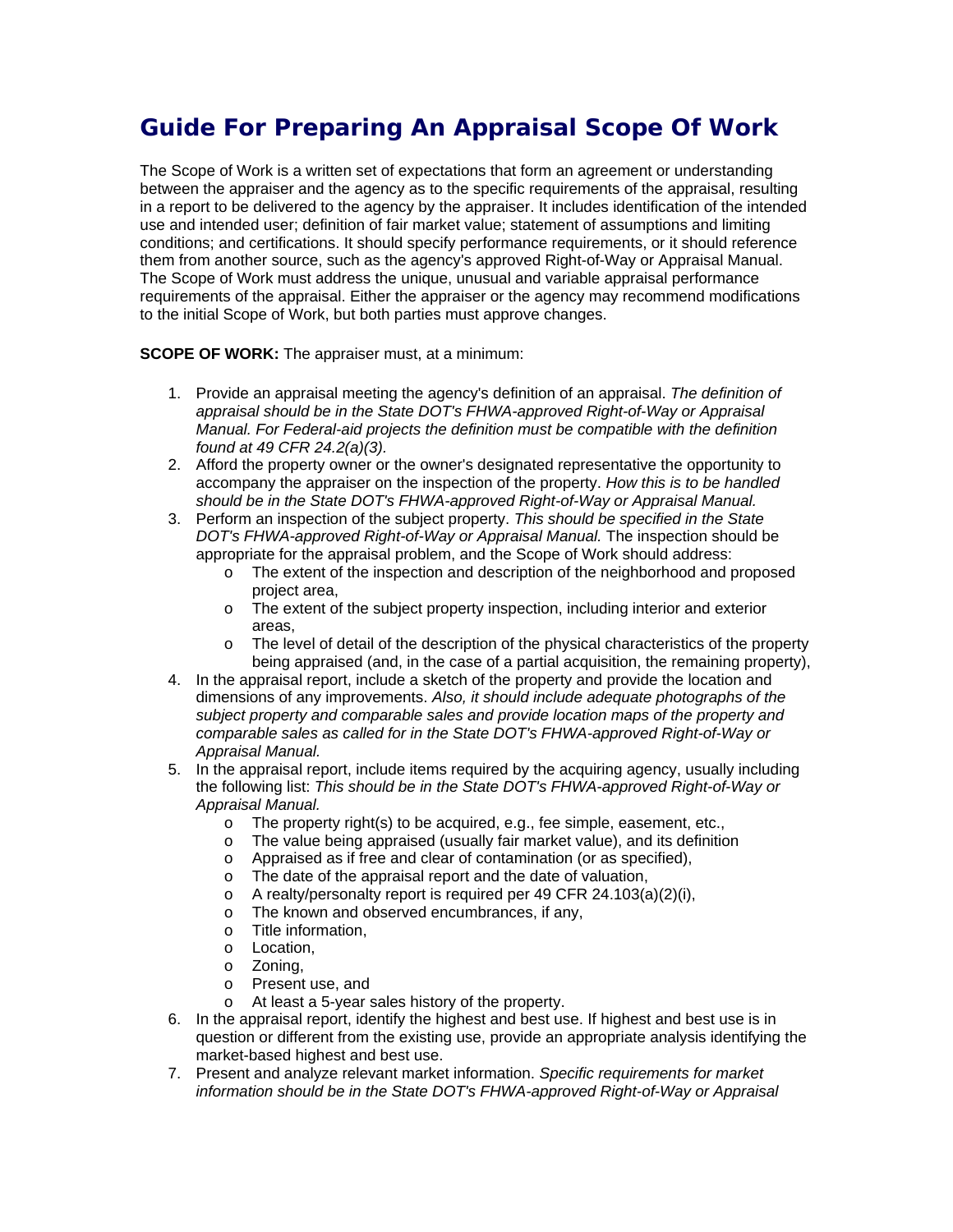*Manual and should include research, analysis, and verification of comparable sales. Inspection of the comparable sales should also be specified.*

- 8. In developing and reporting the appraisal, disregard any decrease or increase in the fair market value of the real property caused by the project for which the property is to be acquired, or by the likelihood that the property would be acquired for the project. *If necessary, the appraiser may cite the Jurisdictional Exception or Supplemental Standards Rules under USPAP to ensure compliance with USPAP while following this Uniform Act requirement.*
- 9. Report his or her analysis, opinions, and conclusions in the appraisal report.

# **Additional Requirements For A Scope Of Work**

**INTENDED USE:** This appraisal is to estimate the fair market value of the property, as of the specified date of valuation, for the proposed acquisition of the property rights specified (i.e., fee simple, etc.) for a Federally assisted project.

**INTENDED USER**: The intended user of this appraisal report is primarily the acquiring agency, but its funding partners may review the appraisal as part of their program oversight activities.

**DEFINITION OF FAIR MARKET VALUE:** This is determined by State law, but includes the following:

- 1. Buyer and seller are typically motivated;
- 2. Both parties are well informed or well advised, each acting in what he or she considers his or her own best interest;
- 3. A reasonable time is allowed for exposure in the open market;
- 4. Payment is made in terms of cash in U. S. dollars or in terms of financial arrangements comparable thereto; and
- 5. The price represents the normal consideration for the property sold unaffected by special or creative financing or sales concessions granted by anyone associated with the sale.

**CERTIFICATION:** *The required certification should be in the State DOT's FHWA-approved Rightof-Way or Appraisal Manual.*

**ASSUMPTIONS AND LIMITING CONDITIONS:** The appraiser shall state all relevant assumptions and limiting conditions. In addition, the acquiring agency may provide other assumptions and conditions that may be required for the particular appraisal assignment, such as:

- The data search requirements and parameters that may be required for the project.
- Identification of the technology requirements, including approaches to value, to be used to analyze the data.
- Need for machinery and equipment appraisals, soil studies, potential zoning changes, etc.
- Instructions to the appraiser to appraise the property "As Is" or subject to repairs or corrective action.
- As applicable include any information on property contamination to be provided and considered by the appraiser in making the appraisal.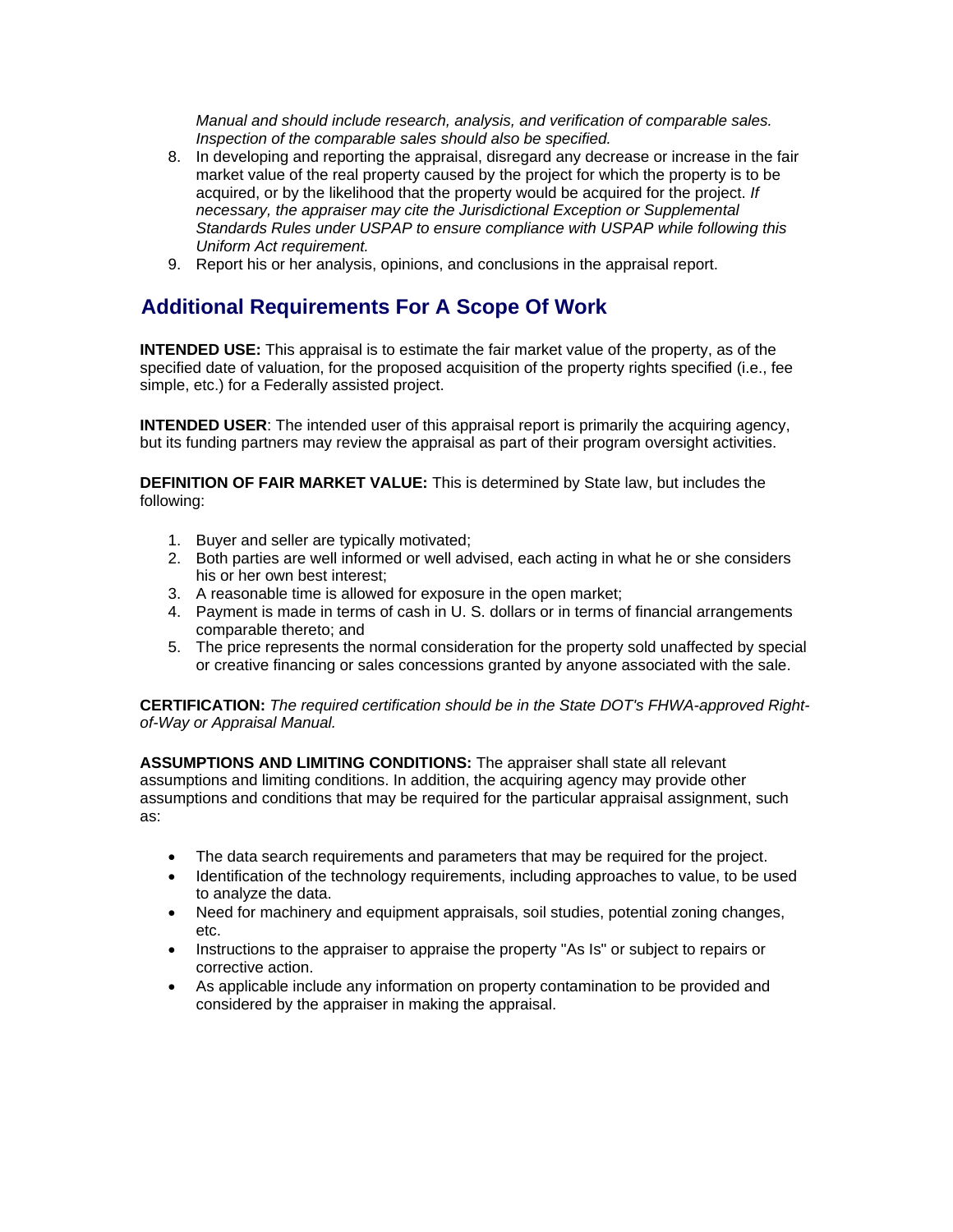# **Appraisal Review**

#### **49 CFR 24.104**

#### **Uniform Relocation Assistance and Real Property Acquisition Policies Act of 1970, Section 301**

It is the responsibility of the acquiring agency to review all appraisal and specialty reports of real property to be acquired in connection with Federal-aid programs or projects and to establish an amount which it believes to be just compensation for such acquisition before the initiation of negotiations.

The Federal regulation, **49 CFR 24.104** requires that:

- a. A qualified review appraiser (see 49 CFR 24.103(d)(1) and appendix A, 24.104) shall examine the presentation and analysis of market information in all appraisals to assure that they meet the definition of appraisal found in 49 CFR  $24.2(a)(3)$ , appraisal requirements found in 49 CFR 24.103 and other applicable requirements.
- b. If the review appraiser is unable to recommend (or approve) an appraisal as an adequate basis for the establishment of the offer of just compensation, and it is determined by the acquiring agency that it is not practical to obtain an additional appraisal, the review appraiser may, as part of the review, present and analyze market information in conformance with 49 CFR 24.103 to support a recommended (or approved) value.

The purpose is to ensure that a qualified review appraiser determines the estimate of fair market value (FMV) is reasonably supported by an acceptable appraisal. Waiver valuations are not appraisals and therefore are not subject to the review requirement. The review appraiser plays an important role in the acquisition process and is charged with a great deal of valuation and administrative responsibility.

Before acceptance of an appraisal, the review appraiser will determine that the appraiser's documentation, including valuation data, demonstrates the soundness of the appraiser's opinion of value. The level of explanation for the reviewer's recommended or approved value depends on the complexity of the appraisal problem.

#### **SUMMARY**

The review of all appraisals made in connection with Federal-aid projects or programs is required. This chapter deals with how appraisal should be reviewed to meet Federal and state requirements.

The review appraiser's certification and the recommended or approved value of the property should be set forth in a signed written statement which identifies the appraisal report(s) reviewed and contains whatever explanation is necessary to support the recommended value. In the case of a partial taking, damages or benefits, if any, to the remaining property shall also be identified in the review appraiser's statement.

An appraisal review is a technical review of an appraisal by an experienced, competent, qualified review appraiser. Appraisal review is a critical quality control element in the valuation/acquisition process. In some agencies, the review appraiser acts for the agency in estimating the just compensation to be offered for the acquisition. An appraisal review is not only an arithmetic or grammatical review of an appraisal report. It is a comprehensive technical examination of the appraisal, as reported by the appraiser.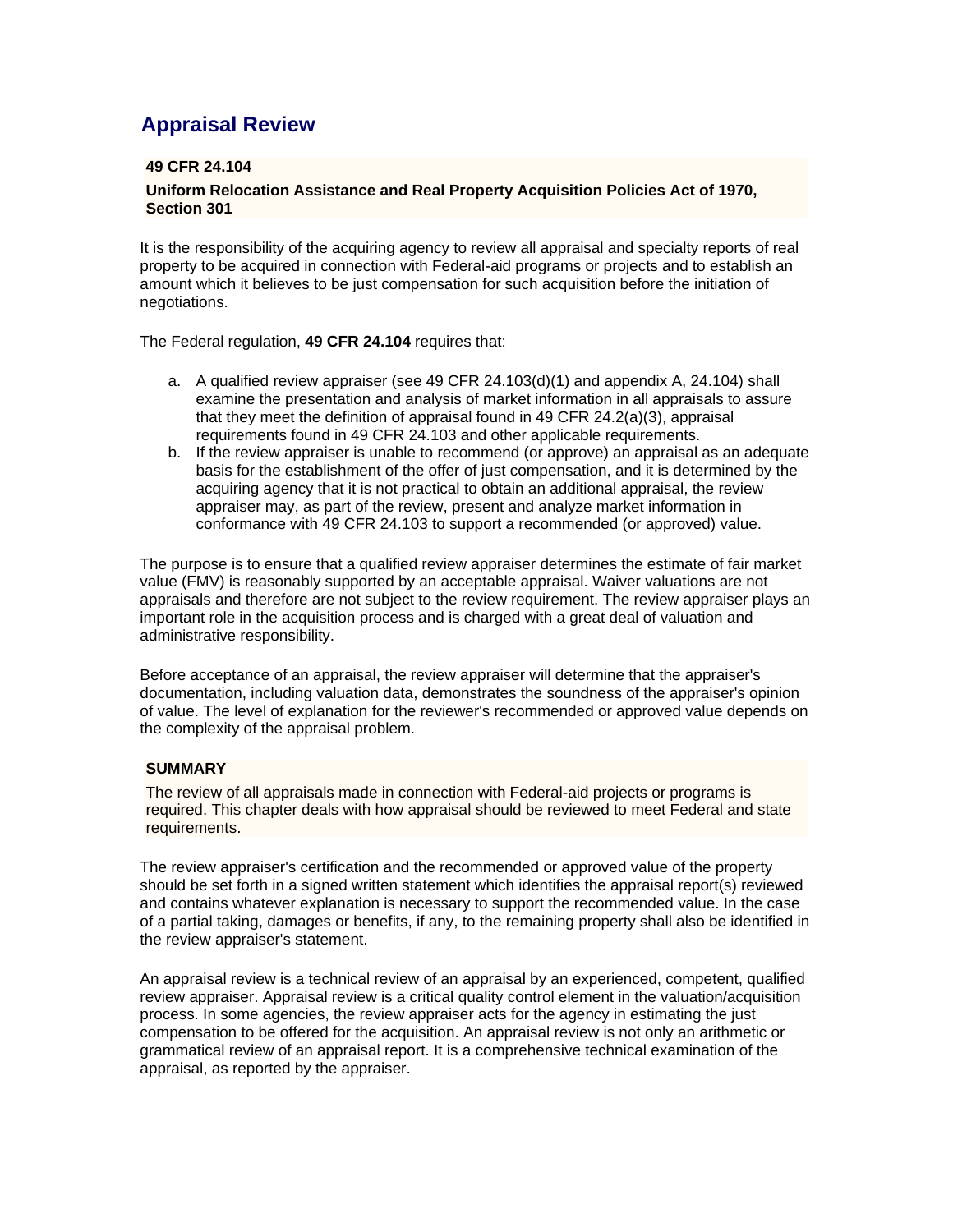### **8.1. REVIEW CONSIDERATIONS**

The review appraiser has many responsibilities in the evaluation of an appraisal report. The first involves reviewer objectivity. An appraisal is an estimate of value based on certain valuation related information and conclusions. It is the reviewer's responsibility to determine if a report (or reports) contains factual information, proper documentation and appropriately supported conclusions. The reviewer will assure that the report conforms to applicable laws and regulations.

The review appraiser should field inspect the appraised property and the comparable sales included in the report. If a field inspection cannot be made, the review appraiser should document the files explaining why such an inspection was not made.

The reviewer should examine the appraisal report to determine the following:

- a. That it has been completed in accordance with the state Department of Transportation (DOT) appraisal specifications in the procedural manual or the contract scope of work in the case of contract or fee appraisers.
- b. That it follows accepted appraisal principles and techniques in the valuation of real property in accordance with state law as set out in chapter 7.
- c. That it contains or makes reference to the information necessary to explain, substantiate, and thereby document the conclusions and estimate of FMV.
- d. That it includes consideration of compensable items, damages, and benefits, if any, and does not include compensation for items that are non-compensable under state law.
- e. That it contains identification, including ownership, of the buildings, structures, and improvements on the land, the fixtures which were considered as part of the real property, and items identified as personal property.
- f. That it contains an estimate of FMV for the acquisition, and as appropriate in the case of a partial acquisition, an allocation of the estimate of FMV for the real property and for damages to the remaining property.

Prior to approving or recommending approval of an estimate of just compensation, the review appraiser should request and obtain from the appraiser any needed corrections or revisions to a deficient appraisal report. The appraisal(s) are to satisfy the acquiring agency's appraisal report specifications. Any corrections and/or revisions should be documented and retained in the parcel file. The review appraiser may make minor corrections, such as mathematical ones, and note and initial his/her action. Likewise, the review appraiser may make comments and provide additional supporting data as necessary, while initialing them.

The review appraiser should not substitute his/her judgment for that of the appraiser, but where the review appraiser finds analytical and/or factual deficiencies in the appraisal report, remedial action should occur. The review appraiser should first ask the appraiser to consider making the required corrections in the appraisal report. Any needed factual data or analytical changes that cannot be handled this way require that the review appraiser, in the review report, in effect become the appraiser and assume the burden of substantiating and documenting the valuation in accordance with recognized appraisal standards such as set out in chapter 7. The appraisal report itself should not be changed by the review appraiser.

Upon completion of the review, the review appraiser should place in the parcel file a signed and dated statement setting forth:

a. The estimate of just compensation including, when applicable, an allocation of compensation for the real property acquired and for damages to the remaining real property, and an identification or listing of the buildings, structures and other improvements on the land as well as the fixtures which are considered to be a part of the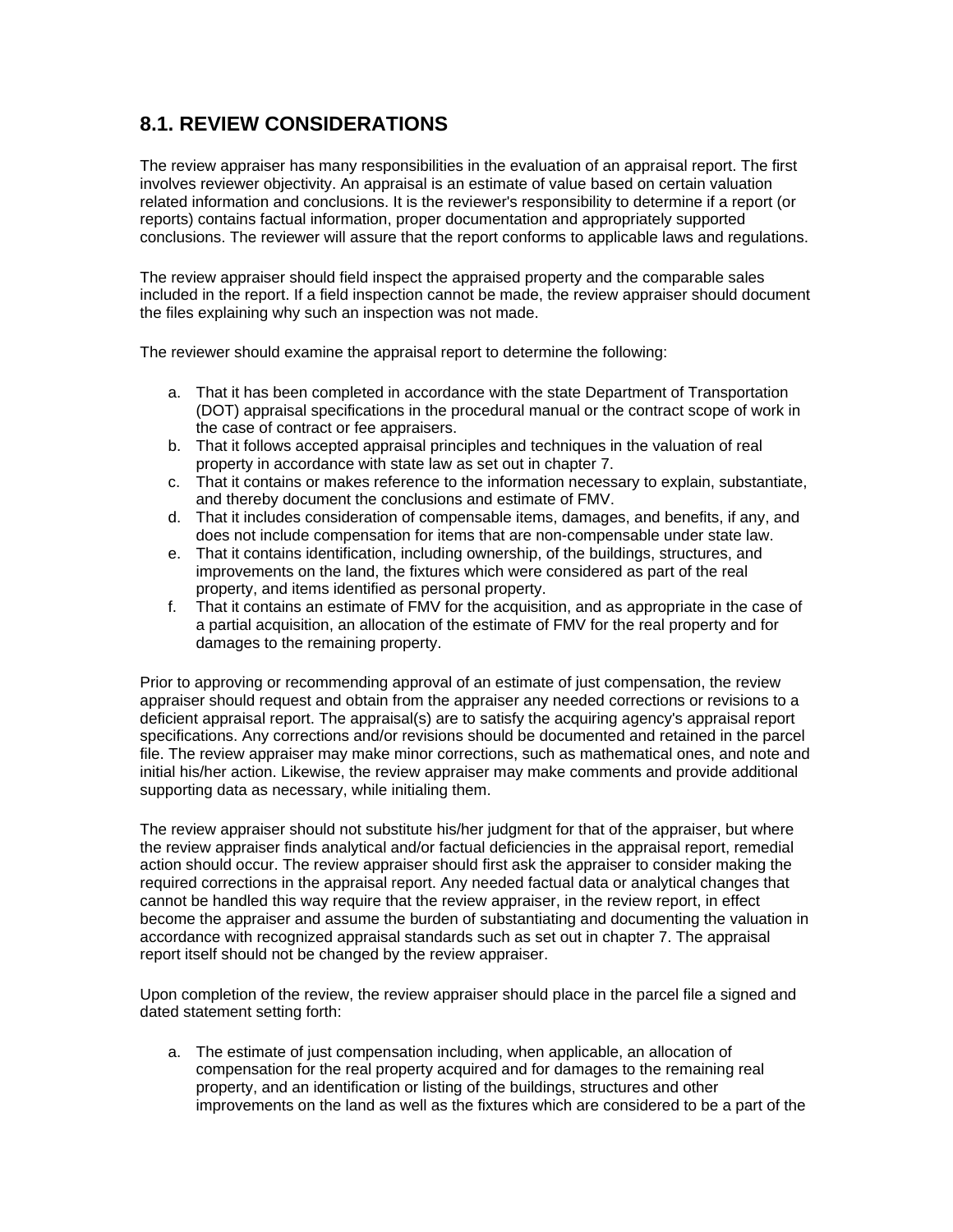real property to be acquired, if such allocation or listing differs from that in the appraisal(s).

- b. That as a part of the appraisal review, there was or was not a field inspection of the parcel to be acquired and the comparable sales. If a field inspection was not made, the reason(s) should be recited.
- c. That the review appraiser has no direct or indirect present or contemplated future personal interest in the property or in any monetary benefit from its acquisition.
- d. The estimate of just compensation has been reached independently, without collaboration or direction, and is based on appraisals and other factual data.
- e. If appropriate, a value estimate of items compensable under state law but not eligible for Federal reimbursement.
- f. Which appraisal is recommended as the basis for establishing the estimate of just compensation; which are accepted or not accepted.

## **8.2. REVIEW APPRAISER QUALIFICATIONS**

A review appraiser is a thoroughly qualified appraiser who is completely familiar with the type of appraisal problem being reviewed and the techniques required to address that problem. The review appraiser will be completely familiar with the agency's appraisal and other relevant requirements. It is very difficult for an individual who does not meet both of these qualifications to provide an appropriately thorough appraisal review for an acquiring agency.

Since reviewers have the responsibility for not just approving appraisal reports prepared by other appraisers but also for obtaining corrections and/or revisions to those reports when necessary, it is important that reviewers be tactful and effective in their contacts with the appraiser(s). The review appraiser performs a management function by assuring that agency appraisal related requirements have been satisfied. To represent management needs in the appraisal process, the review appraiser is considered part of the management team in project or acquisition development.

### **8.3. APPRAISAL REVIEW TECHNIQUES**

Appraisal review is a critical function that bridges pure, technical appraisal and agency policy and requirements. The review appraiser should be well schooled and experienced in appraisal technology. Just as important are the knowledge, background, and understanding of the agency's requirements. The review report, especially if the review appraiser is charged with estimating just compensation, must reflect both technical appraisal evaluation and agency requirements. The appraisal review function is important due to its appraisal management responsibilities. The review appraiser will assure that each appraisal is independently acceptable, and that there is consistency (in land values, for instance) throughout the project.

The reviewer must identify the appraisals as recommended, accepted, or not accepted. The review appraiser should reconcile two (or more) acceptable, but divergent, appraisals of the same property. The review appraiser may develop a figure based on, but not necessarily identical to, one of the approved appraisals. Or the review appraiser's estimate can be based on the best parts of two or more appraisals. The exact function or "powers" of a review appraiser in determining an approved figure are not defined in Federal regulations, or in appraisal custom. It is an area where the acquiring agency must establish operating policy and procedures.

As discussed above, the review appraiser may make minor corrections and comments in an appraisal report, but not change any data or analysis.